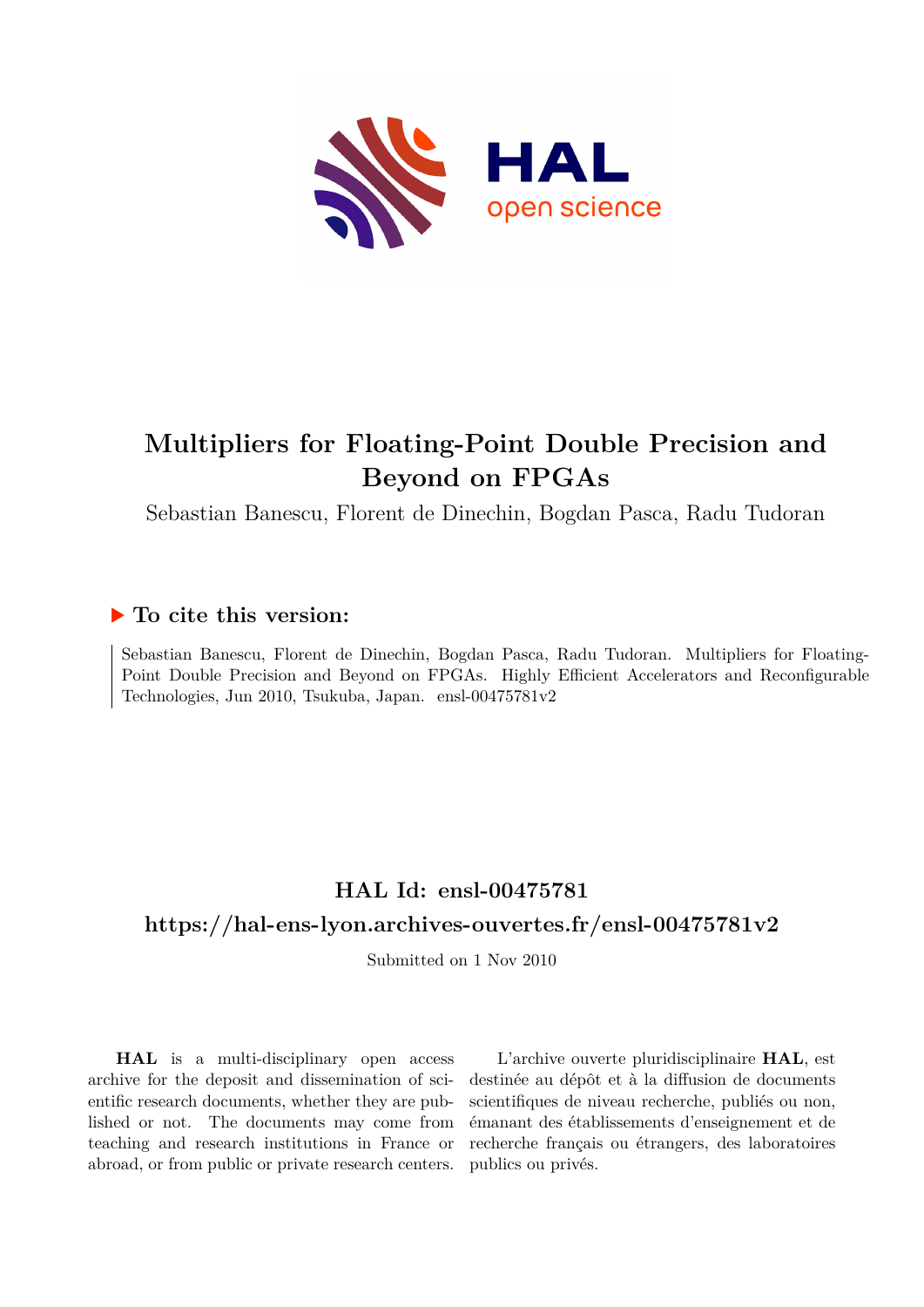# Multipliers for Floating-Point Double Precision and Beyond on FPGAs

*LIP Research Report RR2010-15*

Sebastian Banescu<sup>2</sup>, Florent de Dinechin<sup>1</sup>, Bogdan Pasca<sup>1</sup>, Radu Tudoran<sup>2</sup>  ${}^{1}$ LIP, projet Arénaire ENS de Lyon 46 allée d'Italie, 69364 Lyon Cedex 07, France Email: {Florent.de.Dinechin,Hong.Diep.Nguyen,Bogdan.Pasca}@ens-lyon.fr <sup>2</sup>Computer Science Department Technical University of Cluj-Napoca, Romania Email: {Sebastian.Banescu,Radu.Tudoran}@cs.utcluj.ro

*Abstract*—The implementation of high-precision floating-point applications on reconfigurable hardware requires large multipliers. Full multipliers are the core of floating-point multipliers. Truncated multipliers, trading resources for a well-controlled accuracy degradation, are useful building blocks in situations where a full multiplier is not needed.

This work studies the automated generation of such multipliers using the embedded multipliers and adders present in the DSP blocks of current FPGAs. The optimization of such multipliers is expressed as a tiling problem, where a tile represents a hardware multiplier, and super-tiles represent combinations of several hardware multipliers and adders, making efficient use of the DSP internal resources. This tiling technique is shown to adapt to full or truncated multipliers.

It addresses arbitrary precisions including single, double but also the quadruple precision introduced by the IEEE-754-2008 standard and currently unsupported by processor hardware. An open-source implementation is provided in the FloPoCo project.

*Index Terms*—FPGA, multiplier, truncated multiplier, floatingpoint, quadruple precision

#### I. INTRODUCTION

FPGA integration still follows Moore's Law, and FPGAs have been shown to exceed CPU performance in singleprecision (or SP, a 32 bit format) and then double-precision (or DP, a 64-bit format including a 52-bit mantissa) [16].

DP arithmetic is popular for commodity and compatibility with software. However, demand for more accuracy is growing, especially in scientific computing [6], and the IEEE-754- 2008 revision of the Standard for Floating-Point Arithmetic [10] has introduced a higher precision floating-point format: *quadruple precision* (QP), a 128-bit format including a 112-bit mantissa. So far no general purpose processor offers hardware floating-point units supporting this format. Proprietary core generators such as LogiCore [1] from Xilinx and Megawizard [2] from Altera currently do not scale to QP either.

This article focuses on techniques for building multipliers larger than double precision. There is a special motivation for a QP floating-point multiplier, and one contribution of this work is indeed such a multiplier, however the applications of this work go well beyond that. Multiplication is a pervasive operation, and in an FPGA it should be adapted to its context as soon as this may save resources:

- In many applications, one needs to multiply numbers of different bit-width.
- *Truncated* multipliers [17] discard some of the lower bits of the mantissa to save hardware resources. For a floating-point multiplier, the impact of this truncation can be kept small enough to ensure last-bit accuracy (or faithful rounding) instead of IEEE-754-compliant correct rounding. This small accuracy lost may be compensated by a larger mantissa size. However, it is also perfectly acceptable in situations where a bound on the relative error of the multiplication is enough to ensure the numerical quality of the result. This is for instance the case of polynomial approximation of functions: it is possible to build high-quality functions out of truncated multipliers [4]. In other words, the present work is an important step towards efficient implementations of elementary functions up to quadruple precision on FPGAs.
- The *Karatsuba* technique [3], [5], trading multiplications for additions, can also be used on multipliers, truncated or not.
- *Squarers* are also a special case of multipliers that present optimization opportunities [5].

A contribution of this article is, in Setion III the automation of the tiling technique used manually in [5] – and indeed the automatically-generated multipliers sometimes surpass the hand-crafted ones published there. It is based on a fine modelization of the capabilities of existing DSP blocks. Another contribution is, in Section IV, a novel algorithm for truncated multiplication using embedded multipliers. For QP, the multipliers obtained using this technique save 23 DSP blocks on Virtex4 and 15 DSP blocks on Virtex5.

The operators presented here are freely available as part of the FloPoCo project<sup>1</sup>.

#### II. BACKGROUND

#### *A. Large multipliers using DSP blocks*

Recent FPGAs embed a large number of Digital Signal Processing (DSP) blocks, which include small multipliers. The

<sup>1</sup>www.ens-lyon.fr/LIP/Arenaire/Ware/FloPoCo/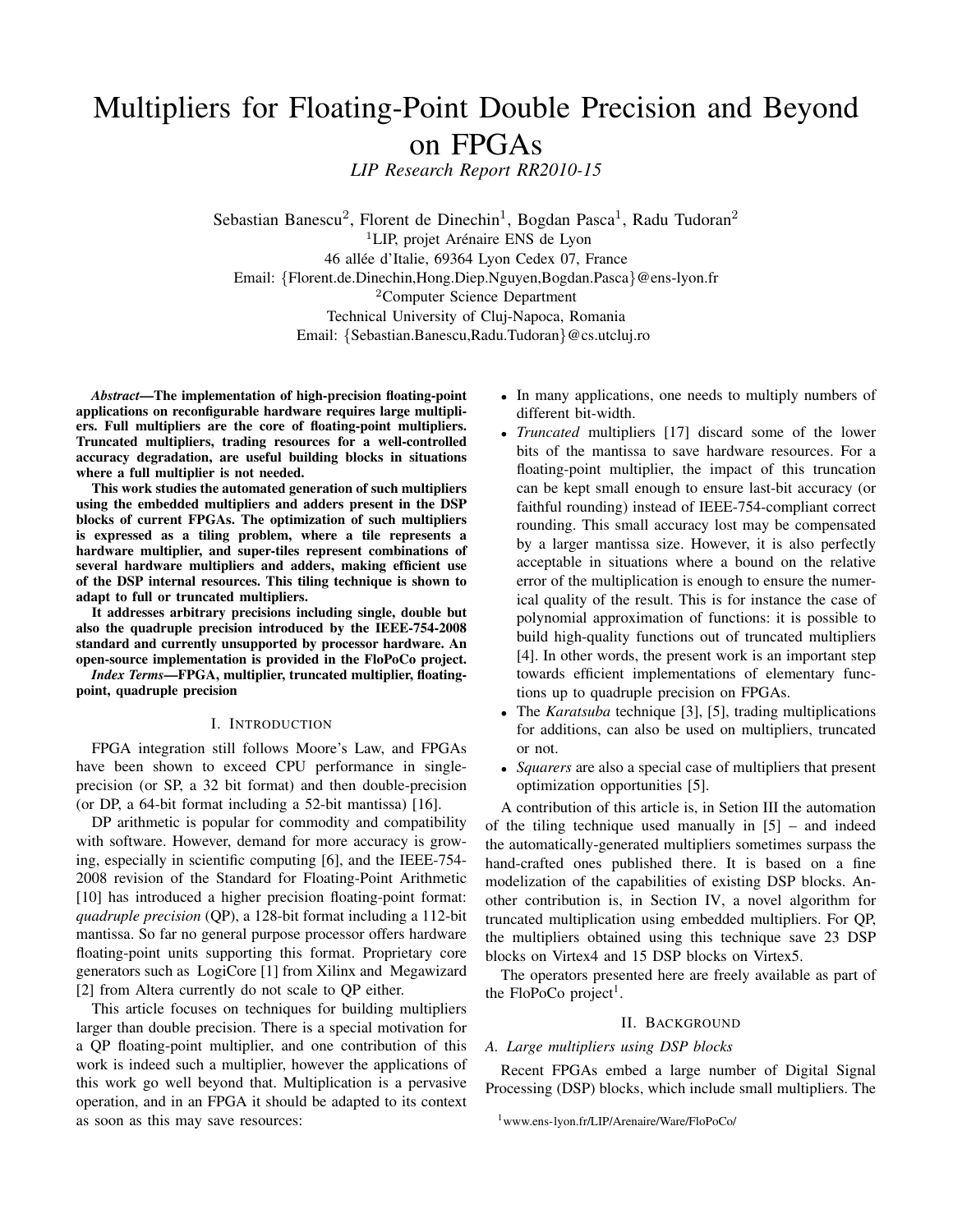straightforward way of performing large multiplications using these multipliers is to first decompose the large multiplication into a sum of smaller multiplications matching the embedded multipliers. Let  $\alpha$ ,  $\beta$  be two integer parameters representing the size in bits of each input to an embedded multiplier.

Let  $A$  and  $B$  be two integers to multiply, of respective sizes  $n\alpha$  bits and  $m\beta$  bits. The product AB may be written:

$$
AB = \sum_{i=0}^{n\alpha-1} a_i 2^i \times \sum_{i=0}^{m\beta-1} b_i 2^i
$$

$$
= \sum_{i,j=0}^{i \langle n,j \rangle m} 2^{\alpha i + \beta j} A_i B_j
$$

where  $A_i$  and  $B_i$  are chunks of  $\alpha$  and  $\beta$  bits of A and B respectively.

This requires the computation of  $nm$  subproducts of size  $\alpha \times \beta$ , and their summation with the proper weights  $2^{\alpha i + \beta j}$ . This technique requires  $nm$  DSP blocks to implement an  $n\alpha + m\beta$  bit multiplier. An automation of this process has been presented in [8] (for  $\alpha = \beta$ ) and in [15] (for  $\alpha \neq \beta$ as in Virtex-5/6). Both works focus on the alignment of the subproducts in order to reduce the number of levels of multioperand adder tree. None of these works make use of the internal DSP adders nor address pipelined multipliers. Moreover, as presented in [5], this decomposition process is suboptimal when  $\alpha \neq \beta$ .

Previous studies [3], [5] have also shown that the Karatsuba technique may reduce the DSP count when  $\alpha = \beta$ , e.g. from 4 to 3 DSPs when  $n = m = 2$ , or from 9 to 6 when  $n = m = 3$ , at the expense of more logic.

#### *B. Relevant DSP features*

All DSP blocks contain multipliers. For Xilinx VirtexII-IV and Spartan3 the multiplier size is  $18 \times 18$  bits signed (or  $17 \times$ 17 bits unsigned). Virtex-5 and Virtex-6 contain rectangular multipliers of  $18 \times 25$  bits signed (or  $17 \times 24$  bits unsigned). With respect to section II-A,  $\alpha = \beta = 17$  for VirtexII-IV and Spartan3. For Virtex-5/6 the values for the two parameters are  $\alpha = 17, \beta = 24.$ 

In addition to the multiplier, the Xilinx DSP also contains an adder/subtracter unit that can be used to sum two subproducts coming from neighbouring DSPs, possibly with a 17-bit shift. This feature, in combination with four levels of internal registers, may be used to sum up to four shifted subproducts in a pipelined way entirely within four DSP blocks.

The Altera StratixII DSP block contains  $4 \frac{18}{18} \times 18$ -bit unsigned multipliers that can also be configured to perform eight  $9 \times 9$ -bit multiplications. Newer generations (StratixIII and IV) allow for an extra configuration performing six  $12 \times 12$ -bit products using the same hardware. A configurable addition tree allows for the four  $18 \times 18$ -bit subproducts to be summed to perform one  $36 \times 36$ -bit multiplication. This adder tree seems to allow a for a similar degree of flexibility as the Xilinx DSP. However, unlike Xilinx', Altera tools currently require Alteraspecific primitives to exploit modes where the subproducts do



Fig. 1. Architecture of a flexible floating-point multiplier

not have equal weights. This requires more development, and for lack of time we therefore focus on Xilinx FPGAs in the rest of this article.

#### *C. Flexible floating-point multiplication*

The floating-point format used in this work is parameterized by exponent size  $w_F$  and mantissa fraction size  $w_F$ . It is similar in spirit to the IEEE-754 format, but adapted to the context of FPGAs: It does not support subnormals (the possibility of increasing independently the exponent size makes subnormals less relevant in FPGA computing) and encodes exceptions (zero, infinities and Not a Number) in two separate bit to avoid the overhead of coding/decoding them in the exponent field as in the IEEE-754 format.

In addition, we support multiplying numbers of different formats. Let us consider X and Y two floating-point numbers respectively in  $(w_{E_X}, w_{F_X})$  and  $(w_{E_Y}, w_{F_Y})$  formats. The product, noted R, should be on  $(w_{E_R}, w_{F_R})$  format:

$$
XY = (-1)^{S_X} 2^{E_X - bias_X} 1.F_X \times (-1)^{S_Y} 2^{E_Y - bias_Y} 1.F_Y
$$
  
= (-1)^{S\_X + S\_Y} 2^{E\_X - bias\_X + E\_Y - bias\_Y} (1.F\_X \times 1.F\_Y)  

$$
R = (-1)^{S_{XY}} 2^{\circ w_{E_R}(Ex_Y + bias_R)} \circ_{w_{F_R}} (1.F_R)
$$

The simplified data-path of the fully parametrized floatingpoint multiplier is presented in Figure 1. There are several differences with respect to the classical version found in textbooks [7], [12] and implemented in most libraries [11], [9], [14] where  $w_{E_X} = w_{E_Y} = w_{E_R}$  and  $w_{F_X} = w_{F_Y} = w_{F_R}$ . Firstly, for  $w_{F_X} \neq w_{F_Y}$  the mantissa product requires a rectangular multiplier. Moreover, the result mantissa has to be rounded to  $w_{F_R}$  bits ( $\circ_{w_{F_R}}$ ). Secondly, the underflow/overflow conditions change due to the new exponent range. If the exponent result is not representable on  $w_{E_R}$  bits than the exception bits have to be respectively updated ( $\diamond_{w_{E_R}}$ ). Finally, the mantissa multiplier will be built using the automated tiling technique which we now present.

#### III. TILING

Let us consider our multiplication operands  $A$  and  $B$  on  $u$  and  $v$  bits respectively. Our purpose it to multiply  $A$  and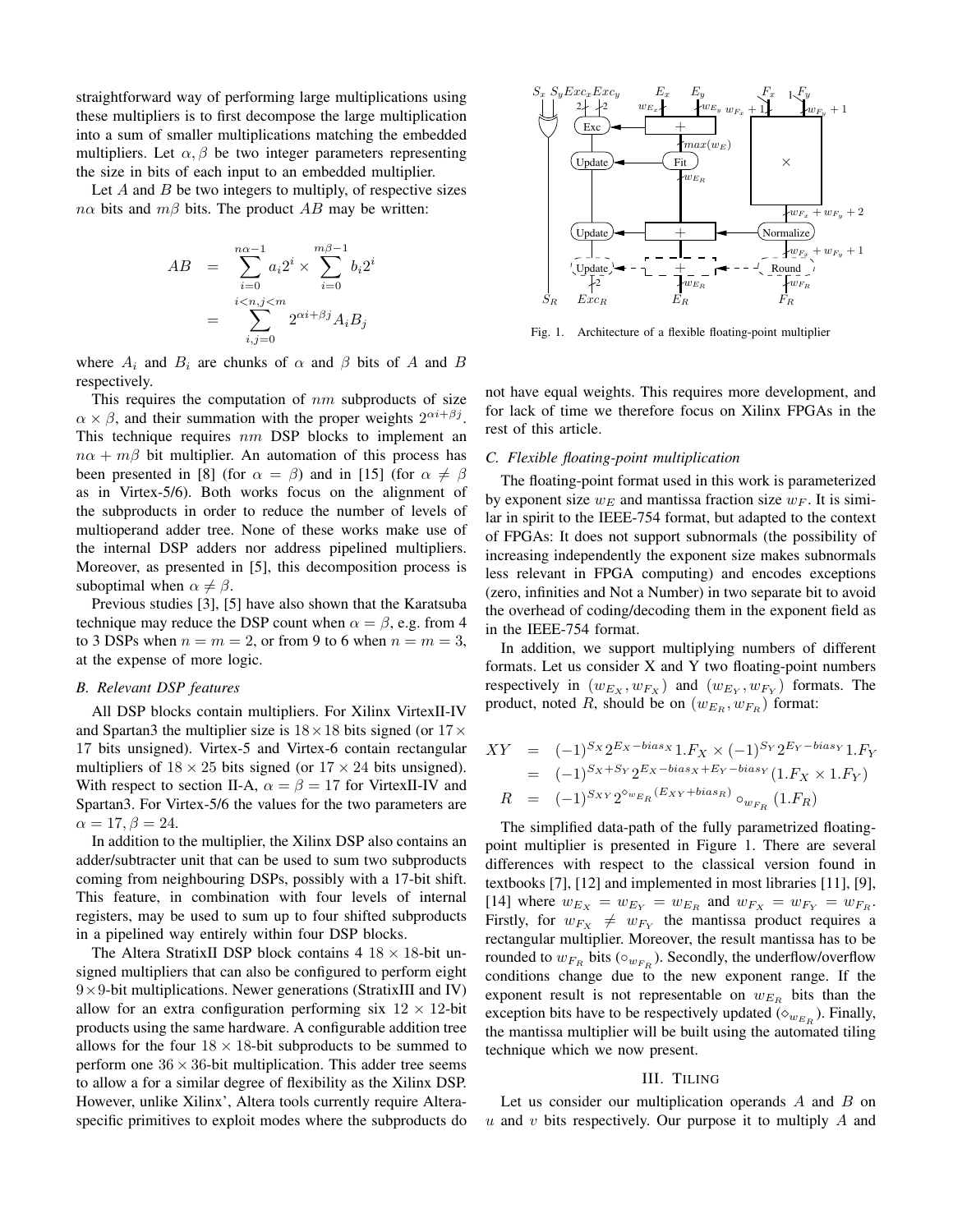B making efficient use of the DSP resources. The technique consists in tiling a  $u \times v$  rectangular multiplication board using a minimal number of such multipliers. Starting from the tiled multiplication board, the circuit equation is obtained using a simple rewriting technique.

Tiling, as a reformulation technique for this optimization problem, has been first introduced in [5], where only rectangular tiles were considered. We show in this work that considering more complex tiles allows the tiling technique to optimize the use not only of the multipliers, but also of the adders within DSP blocks.

We take as running example Figure 2(b) (from [5]) in order to introduce tiling for a DP mantissa multiplication on a Virtex5 FPGA. The rectangles denoted by  $M1$  to  $M8$  are the eight Virtex5 multiplier tiles used to perform the multiplication  $(17 \times 24$  bits). The central  $10 \times 10$ -bit multiplication might be either performed in logic if the DSP count is a big constrain, either partially using one DSP block.

Each rectangle represents the product between a range of bits of X and Y. For example  $M1 = X_{0:23} \times Y_{0:16}$ . For each rectangle, the ranges of X and Y correspond to its projection on the  $X$  and  $Y$  axis respectively. A rectangle has a weighted contribution to the final product, the weight being equal to the sum of its upper right corner coordinates (e.g. the weight of the  $M4$  tile is  $2^{17+34}$ ). The presented rewriting technique yields:

$$
XY = (M1 + 2^{17}M2 + 2^{34}M3 + 2^{51}M3) \t S_0
$$
  
+2<sup>24</sup> (M8 + 2<sup>17</sup>M7 + 2<sup>34</sup>M6 + 2<sup>51</sup>M5) S<sub>1</sub>

$$
+2^{48} \quad M_{Loaic}
$$

We have parenthesized the equation in order to make full use of the Virtex5 internal DSP adders (see section II-B). Due to the fixed 17-bit shifts between the operands, each sub-sum  $S_0$ and  $S_1$  may be computed entirely using DSP block resources. This reduces the number of inputs of the final multi-operand adder to three.

Such a parenthesing involving only 17-bit shifts is graphically descried as a *super-tile*. Figure 3 shows some super-tiles corresponding to the DSP capabilities of Virtex 4 and 5/6. These super-tiles (and all their subsets) don't require additional hardware to perform the full product. In addition, larger supertiles can be obtained by coupling the black and white circles of adjacent super-tiles. This corresponds to using the cascading adder input of the DSP blocks. Actually, all the possible supertiles may be generated by the primitives shown on Figure 4.

On Stratix, the large adders inside the DSP block that can be used to add up to four 18x18-bit partial products having the same magnitude. This corresponds to a line of tiles parallel to the main diagonal. However, as previously stated, we are currently unable to obtain the predicted performance out of the Altera Quartus tools. This could be solved by using Alterspecific primitives, but would require much more development work.



Fig. 2. 53-bit multiplication using Virtex-5 DSP48E. The dashed square is the 53x53 multiplication.



Fig. 3. Some super-tiles exactly matching DSP blocks

#### *A. Design Decisions*

In the previous example, there remains an untiled 10-bit  $\times$ 10-bit square. Should this be implemented as logic, or as an underutilized DSP block? This is a trade-off between logic and DSP blocks, and as such the decision should be left to the user. This situation is very common, for instance there is also an untiled part in Figure 2(c). We have therefore decided to offer the user the possibility to select a ratio between DSP count and logic consumption. This *ratio* is as a number in the [0, 1] range. Larger values for the ratio favour DSP oriented architecture whereas lower values favour logic oriented architectures. The total number of multipliers used is a function of the input widths, ratio and FPGA target.

In order to exploit this user-provided ratio accurately, we have modelled the logical equivalence of a DSP block for various FPGA families, inside FloPoCo's Target hierarchy.

#### *B. Algorithm*

The construction of a tentative multiplier configuration consists of three steps.

- 1) Generate a valid partition of the large multiplication into smaller partial products or tiles.
- 2) Group these tiles as super-tiles in order to reduce the number of operands of the large multiplier's final adder. The super-tiles are built using the regrouping primitives presented in Figure 4. Two successive tiles can be regrouped if their their black and white circles correspond to one of the regrouping primitives. When building super-tiles we also balance their sizes in order to reduce operator pipeline depth and the number of synchronization registers.
- 3) Compute the approximate cost of the configuration. This cost includes: the DSPs, the slices needed for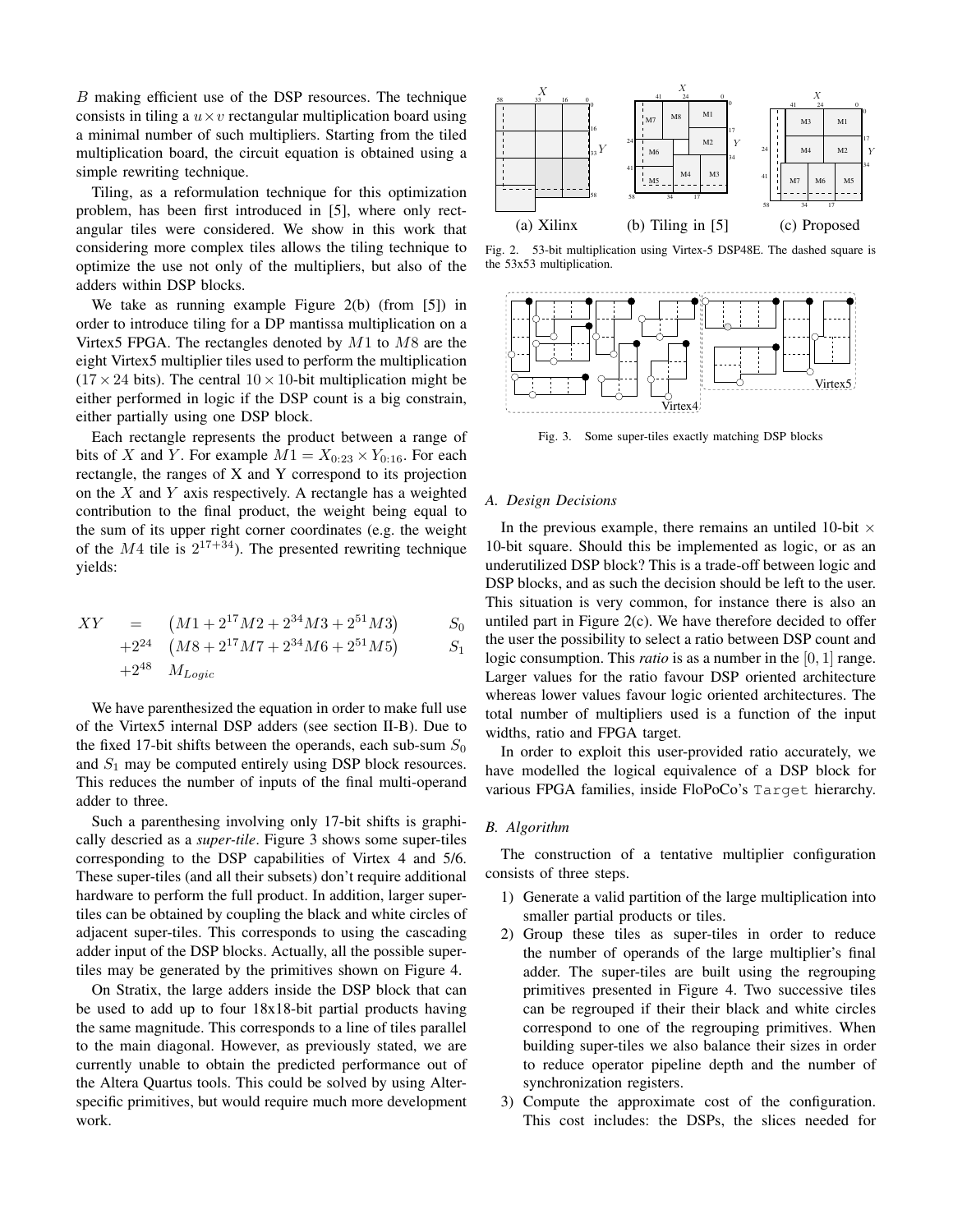computing the rest of the multiplication, and the cost of the multioperand adder used to compute the final result.

Configurations may be compared according to this cost. The best one will be chosen, and its VHDL generated.

Choosing among *all* possible configurations takes an exponential number of steps with respect to the size of the multiplication board  $O((u \times v)^{\delta})$ , where u and v are the dimensions of the multiplication and  $\delta$  is the number of DSPs. Although this would ensure we find the optimal configuration, the exponential complexity prevents from obtaining results in reasonable time. Hence, we prune exploration branches using the following criteria:

- Tiles do not overlap. In step 1, we only consider tilings which align tile edges. This reduces the number of tilings to  $O(2^{\delta})$  for Virtex4 and  $O(3^{\delta})$  for Virtex5.
- Configurations symmetrical to already existing ones are pruned.
- Configurations where large holes appear inside the tiling are also pruned.

#### *C. Reality check*

We have used the presented algorithm in order to generate mantissa multipliers for DP (53bit) and QP (113bit) floating-point. Table I presents the synthesis results obtained for both the mantissa multiplier and the complete floatingpoint multiplier, on Virtex4 (xc4vfx100-12-ff1152) and Virtex5 (xc5vfx100T-3-ff1738) FPGAs using Xilinx ISE 11.4. The results of this work are compared to Xilinx Logicore core generator, a double precision operator presented in [5] and combinatorial results obtained from [15]. With respect to the results presented in [5] we manage to offer an DP mantissa multiplier operator that saves 2 DSP blocks at the expense of some logic while running at a similarly high frequency. With respect to [15] we offer high performance operators while reducing the number of DSP blocks. The biggest difference is for DP, where their decomposition technique infers 12 DSPs, out of which several are underutilized. With respect to Xilinx Logicore, we manage to save DSP blocks without big penalties in logic consumption. For example, for Virtex4 we are able to save 6 DSPs for approximately 330 slices.

#### IV. TILING TRUNCATED MULTIPLIERS

Truncated multipliers reduce resources, delay, or power consumption [17], [13]. Let us consider two integers  $A$  and  $B$ on u and v bits respectively with AB on  $n = u + v$  bits. The idea is to save the computation of some of the less significant columns in the multiplication array (see the greyed-out rows in Figure  $5(a)$ ) so that the error of the integer multiplication remains small enough. More precisely, given a target precision



Fig. 4. Super-tiling primitives



Fig. 5. Truncated multiplication and the corresponding tiling multiplication board

weight  $k$ , we build a multiplier that returns a result faithfully rounded on  $n - k$  bits. Faithful rounding means that the total error is smaller that the weight of the last bit of the result:  $E_{total} \leq 2^{k}$ .

#### *A. Faithfully accurate multipliers*

Let us first determine the maximum number of columns, denoted by  $d$ , that may be removed (see Figure 5(a)).

The error  $E_{total}$  has two components,  $E_{total} = E_{approx} +$  $E_{round}$ , where  $E_{approx}$  is the approximation error introduced by the truncation of the  $d$  columns, and  $E_{round}$  is the error of rounding the  $n - d$ -bit intermediate result to  $n - k$  bits.

To ensure that  $E_{total} \leq 2^k$ , we need to distribute our  $2<sup>k</sup>$  error budget between the two error sources. By adding a single one to the multiplier array (the grey dot on Figure 5(a)) before summing it to an  $n-d$ -bit number, the truncation of this number to  $n-k$  bits implements round to nearest, thus ensuring  $E_{round} \leq 2^{k-1}$ . The remaining  $2^{k-1}$  are allocated to  $E_{approx}$ .

The sum of the first  $d$  discarded columns is in the interval  $0 \le E_{approx} \le \sum_{i=1}^{d} i2^{i-1} = (d-1)2^d + 1$  (see Figure 5(a)). An offset correction bit can reduce this error by almost half by centering it [17]. Combined with the previous constraint  $E_{approx} < 2^{k-1}$ , this provides us a relation of the form  $d =$  $f(k)$ . Table II shows how the number of discarded columns varies for common floating point formats.

TABLE II TRUNCATED MULTIPLIERS PROVIDING FAITHFUL ROUNDING FOR COMMON FLOATING POINT FORMATS

| Precision |     | Discarded (d) |
|-----------|-----|---------------|
| Single    | 23  | 18            |
| Double    | 52  | 46            |
| Quadruple | 112 | 105           |

#### *B. FPGA Fitting*

The theoretical saves in complexity entailed by truncated multiplications approaches 50%. The entailed saves have two components: the size of the computed subproducts and the size of the operands in the multioperand reduction scheme. The truncation technique applied to a multiplication performed using DSP blocks is presented in Figure 6(a). The architecture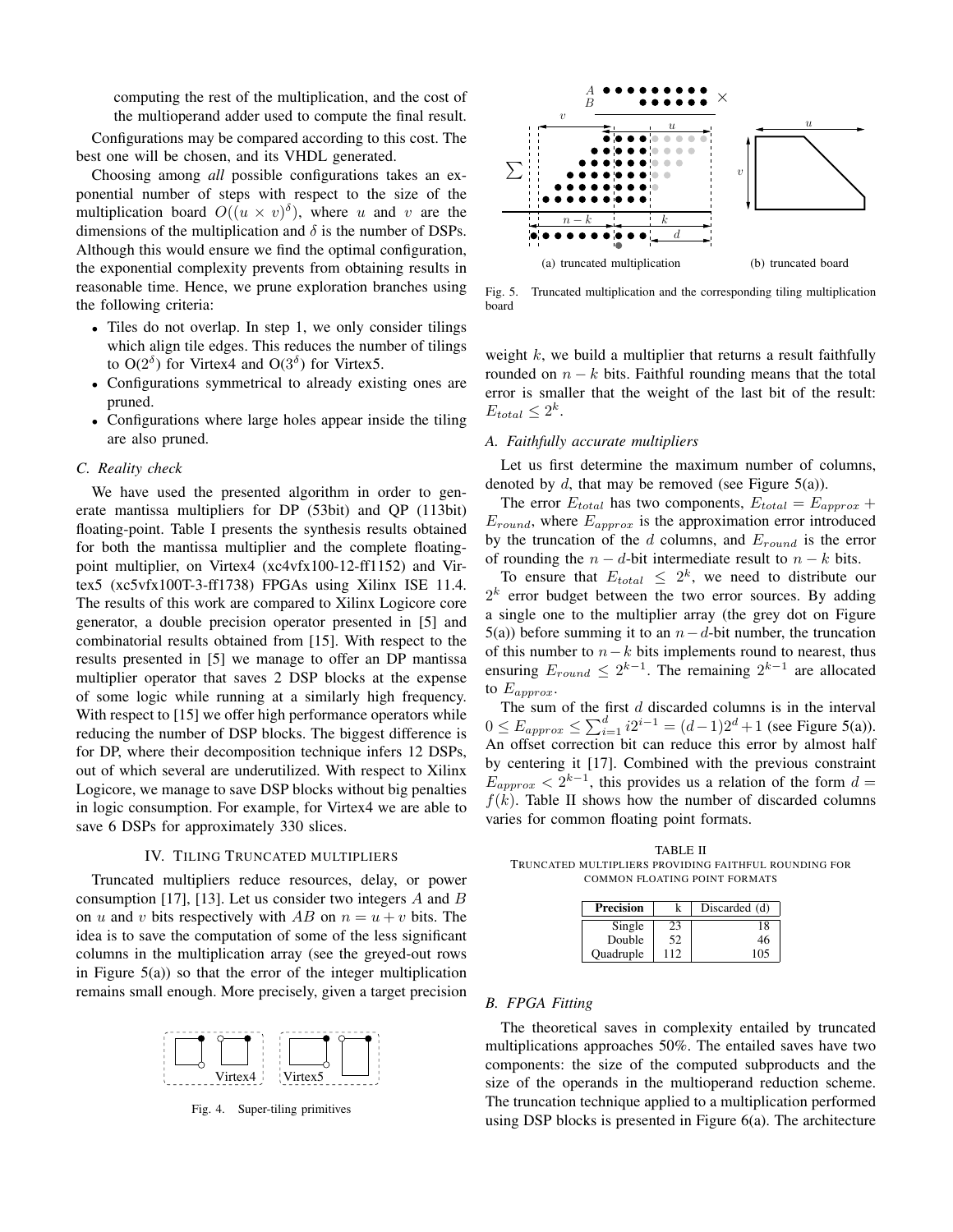| TABLE I |  |                                          |
|---------|--|------------------------------------------|
|         |  | COMPARISON OF MULTIPLIER IMPLEMENTATIONS |

| $(w_E, w_F)$ | Tool, FPGA, Freq.                 | <b>Mantissa multiplier</b> $(w_F + 1) \times (w_F + 1)$ | Complete floating-point multiplier                  |
|--------------|-----------------------------------|---------------------------------------------------------|-----------------------------------------------------|
| (11,52)      | ours. Virtex4, 400 <sub>MHz</sub> | 11 cycles @ 368 MHz, 595 sl., 10 DSP                    | 16 cycles @ 338 MHz, 729 sl. 10 DSP                 |
| (15, 112)    | ours. Virtex4, 400 <sub>MHz</sub> | 18 cycles @ 358 MHz, 1741 sl., 49 DSP                   | 25 cycles @ 319 MHz, 2125 sl., 49 DSP               |
| (15, 112)    | Virtex $4$ , [15]                 | Ocycles @ 76MHz, 1100s1., 49DSP                         |                                                     |
| (11,52)      | ours. Virtex5, 400 <sub>MHz</sub> | 9cycles @ 407MHz, 530LUT 506REG 9DSP                    | 14cycles @ 407MHz, 804LUT 804REG 9DSP               |
| (11,52)      | ours, Virtex5, 400 <sub>MHz</sub> | 8cycles @ 407MHz, 919LUT 872REG 6DSP                    | 13cycles @ 407MHz, 1184LUT 1080REG 9DSP             |
| (11,52)      | Virtex5, $[5]$ Fig.2(b)           | 4cycles @ 369MHz, 243LUT 400REG 8DSP                    |                                                     |
| (11,52)      | Virtex $5,[15]$                   | Ocycles @ 111MHz, 200LUT 12DSP                          |                                                     |
| (15, 112)    | ours Virtex5, 400 <sub>MHz</sub>  | 13cycles @ 407 <sub>MHz</sub> , 2070LUT 2062REG 34DSP   | 20cycles @ 355MHz, 2978LUT 2815REG 34DSP            |
| (15, 112)    | Virtex $5$ , [15]                 | Ocycles @ 90MHz, 1000LUT 35DSP                          |                                                     |
| (11,52)      | Logicore, Virtex4                 | 18 cycles @ 400 MHz, 279 sl., 16 DSP                    | 22cycles @ 321MHz, 561sl. 16DSP                     |
| (11,52)      | Logicore, Virtex $5$ Fig. $2(a)$  | 12cycles @ 450MHz, 229LUT 280REG 10DSP                  | 18cycles @ 319 <sub>MHz</sub> , 339LUT 482REG 10DSP |



Fig. 6. Truncation applied to multipliers. Left: Classical truncation technique applied to DSPs. Center: Improved truncation technique. M4 is computed using logic. Right: FPGA optimized compensation technique. M4 is not computed.

consumes 4 DSPs to compute the subproducts M1-M4. The greyed out parts of these subproducts are then discarded before performing the final addition. Out of the 4 DSPs used, 2 are softly underutilized (M1 and M2) and one is greatly underutilized (M4). A better architecture that performs M4 in logic is presented in figure 6(b). This architecture saves one DSP block at the expense of the logic used to perform M4, which can be itself truncated.

However, on both Figure 6(a) and 6(b), the monolithic DSP blocks compute all the bits of M1 and M2. As these bits come for free, we may take them into account, as it will reduce  $E_{Approx}$  and possibly allow us to increase d. This requires adders extending beyond  $n - d$ , but those are for free if they are inside the DSP blocks.

We therefore want to tile the truncated multiplier such that the error entailed by discarding the untiled part meets the previously defined error budget. In this way, the bits not computed at the left of  $k$  will be compensated by the ones computed at the right, as illustrated on Figure 6(c).

#### *C. Architecture generation algorithm*

A two phase algorithm was implemented in order to generate truncated multiplier using the previously presented tiling technique. The first phase tiles the multiplication board starting from bottom left using  $\delta = |Area_{board}/Area_{tile}|$  DSPs where  $Area_{board}$  is the area of a multiplication board similar in shape to that in Figure  $5(b)$  (size is dependent on k) and  $A_{tile} = \alpha \times \beta$ . By construction, the approximation error of this tiling,  $E_{Approx}$ , will be larger than  $2^{k-1}$ .

The second phase reduces  $E_{Approx}$  so that it becomes smaller than  $2^{k-1}$ . In order to do this, we rely on pipelined

soft-core multipliers (pipelined multipliers using logic-only).  $E_{Approx}$  can be reduced by tiling some high-weighted yet untiled bits. Taking Figure 7 as running example, these are the untiled bits situated further away (Euclidean distance) from the origin (top right corner).

The second phase of the algorithm finds at each step the furthest point from the origin. If this point is adjacent to an already existing soft-core multiplier , it increases the respective dimension of this multiplier. Otherwise, an  $1 \times 1$ bit soft-core multiplier is instantiated at that point. If the softcore multiplier size is equal to that of a DSP block, it is replaced by such a block. Next, the error produced by the new configuration is evaluated. The second phase iterates until the  $2^{k-1}$  approximation error budget is met. Figure 7 shows how the size these soft-core multipliers increases. When a valid configuration is met, its hardware cost is evaluated, and stored if minimal. If possible, a new tiling is explored and cost is reevaluated.

We remark that with respect to the classical truncation algorithm, not all the bits at the left of the virtual truncation line are computed. In fact, the bits computed for free at the right of this line compensate them. The extra cost of this architecture comes from the few extra bits of the operands in the final multi-operand addition.

Figure 8 shows some possible tilings for large precision truncated multipliers. Table III presents synthesis results for DP and QP. Using our improved truncate multiplier technique we are able to reduce significantly reduce the number of DSPs with respect to classical multiplications. For example, on Virtex4 for DP we are able to reduce DSP count from 10 to



Fig. 7. Tiling truncated multiplier using DSPs and soft-core multipliers